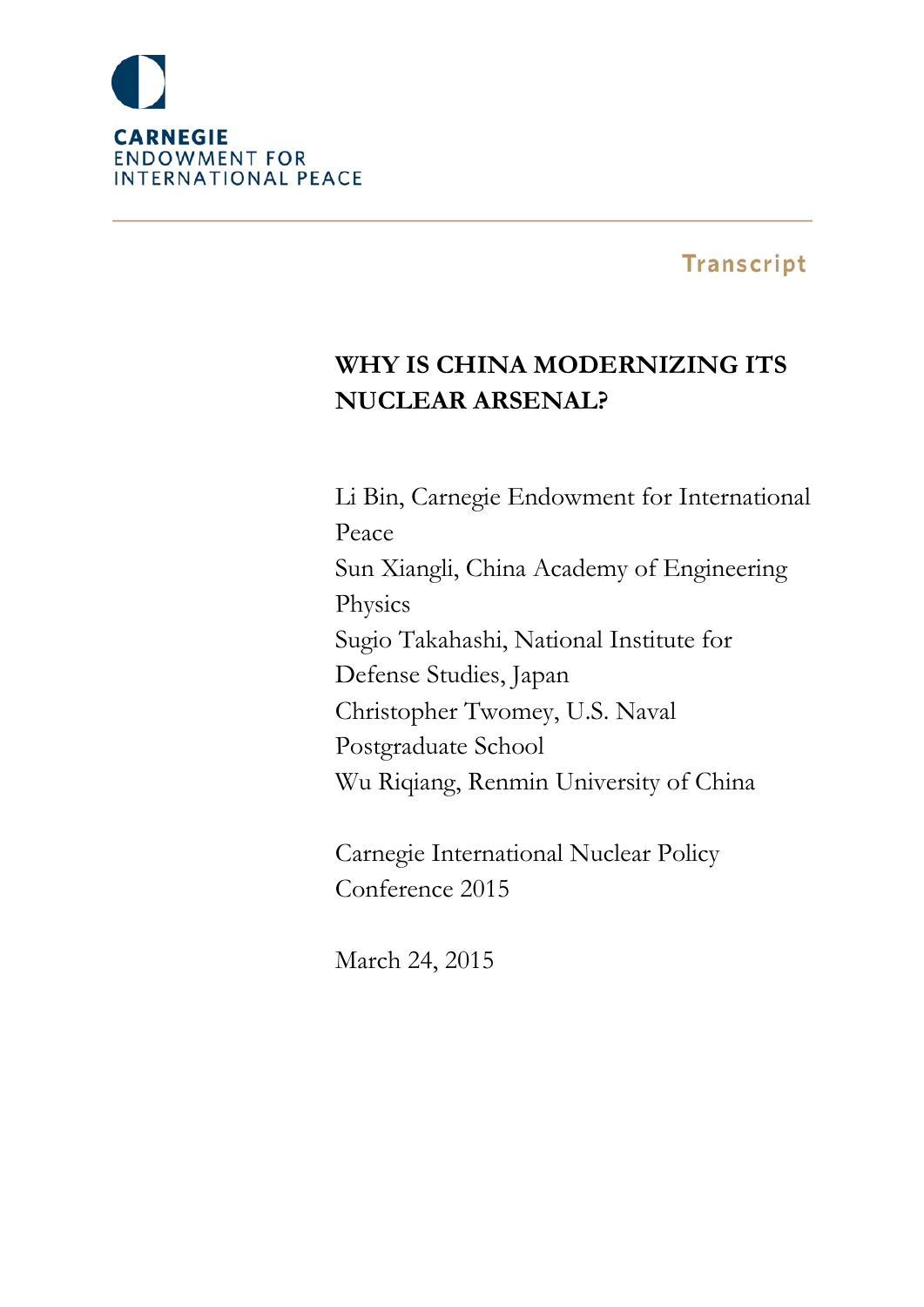## **(Transcript not checked against delivery)**

## **LI BIN**

Good Morning. Welcome to the panel session. My name is Li Bin. I'm with the Carnegie Endowment for International Peace. Today we will discuss a very important topic. That is the nature of China's nuclear weapon modernization.

We have a combination of good speakers from important countries related to this issue. We have two speakers from China, one from Japan and one from the United States. They are all very influential in their countries' nuclear issues, so we are happy to have them to have the discussion.

In the last couple of decades, China's economic capacity has grown significantly, so that's the problem of… That is the source of more problems, because China is rich, China has money to do this and that, China could buy a lot of weapons, China could produce a lot of military [unclear]. So, many people are watching the Chinese military policy, including its nuclear policy.

So, today we will discuss what is the trend of the Chinese nuclear policy. How will China modernize its nuclear arsenal? Today, you know, I would first like to invite Dr Sun Xiangli to first give her observation about Chinese nuclear modernization. Dr Sun Xiangli directs an arms control division at CAEP's Centre for Strategic Studies. This centre offers strategic recommendations for CAEP. CAEP is the Chinese national laboratory, the Chinese counterpart of Los Alamos. Based on the nature of her organisation and the nature of her work, I think she's a perfect speaker for the panel to explain what the Chinese are doing on its nuclear weapon modernization.

So my question to Xiangli is, based on your experience and your observation, what is China doing in its nuclear weapon modernization? Please, Xiangli.

# **SUN XIANGLI**

Thank you, Dr Li. It's a great pleasure [?] to be here. Nuclear weapon modernization is a common issue for all nuclear weapon states and I think all the nuclear weapon states are modernizing their nuclear forces. So, what China is doing now, according to my observation China's nuclear modernization includes… mainly includes three aspects.

First, maintaining and [unclear] the safety, security and reliability of its nuclear stockpile. The means to… The means includes some advanced computing and numerical simulation and some experimental research. Actually, all nuclear weapons states are facing a similar problem and using similar means in this regard.

Second, upgrading nuclear delivery systems, developing new generation delivery systems with better survivability, with a focus on increasing the mobility of nuclear forces.

Third, developing penetration capability. Of course, its response to the [unclear 00:04:59] challenge. The option [? 00:05:01] for penetration – there are many options in this regard and each option has its advantage and disadvantage. What kind of option or options have been chosen by the policy makers? It's not clear, but it's clear that a balanced assessment is needed, different options, before a decision is made. So I'll just briefly talk about my observation on what we are doing now.

#### **LI BIN**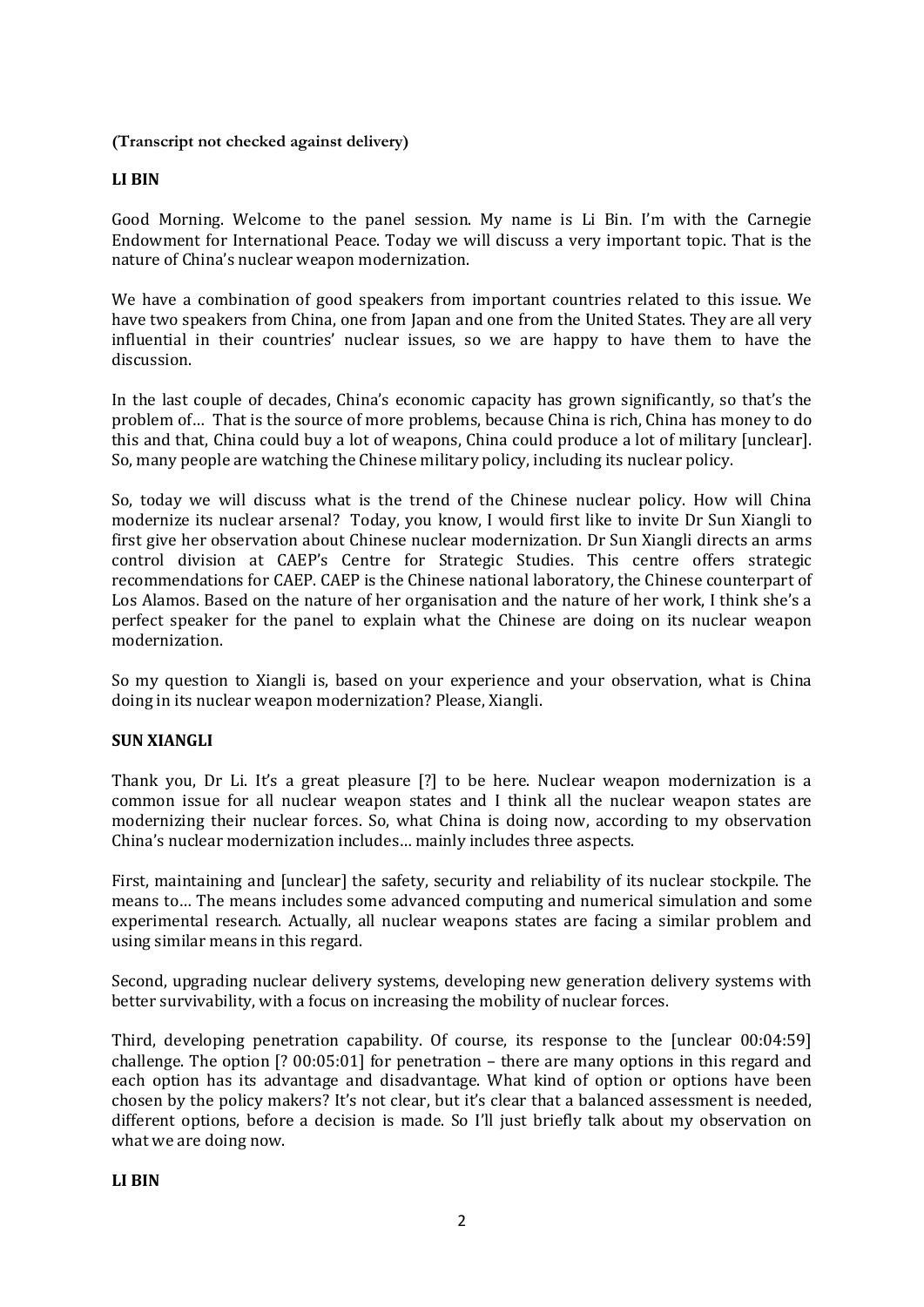Very good. Thank you. So, this is a Chinese description about what China is doing. Our experts from other countries may have some different observations. Now I would like to invite Dr Sugio Takahashi to comment on the same issue. Dr Takahashi is a senior fellow at the Japanese National Institute for Defense Studies and he is currently deputy director of the Office of Strategic Planning in the Japanese Ministry of Defence as a strategic planner in Japan. His view about China's nuclear modernization can [unclear] the Japanese defense policy, so we want very much to know Dr Takahashi's view about the same issue, that is, what China is doing in its nuclear modernization. Please, Sugio.

#### **SUGIO TAKAHASHI**

Thank you, Dr Li, and first I need to say I failed to get doctor, so don't say Dr Takahashi. You know, about the – how to say – Chinese nuclear modernization [unclear 00:06:58], I am not a China specialist, neither Chinese nor a China specialist, so I'd like to talk about my observation [?] as a Japanese strategic thinker.

And at the centre, you know, one of the big challenges for an outside observer to look at China, especially Chinese military strategy, is of course a lack of transparency. So it's not so easy to figure out why China continues to… nuclear modernization, especially looking at a specific system-wide question that's really very [unclear].

Regional specialists [unclear] Asia or China [unclear] United States regard why China develops [unclear] of nuclear deterrent, and, you know, regional specialists' observation is that it's for... to secure the invulnerable [unclear ] capabilities, but from the nuclear specialists like me and, you know, other… my friends in the States who work for the nuclear issue [?], we think China already has invulnerable [unclear 00:08:16] capabilities, but more mobile [?] [unclear].

So, developing the [unclear] is a kind of waste of money, just additional things, not… add no value. So, why China is doing such a thing is a very, very big question. So, you know, people like me think this suggests that there is the existence of… or there is a kind of [unknown unknown] in Chinese nuclear strategy, you know. They have some thought [?] by which I cannot, or we cannot understand. So I think we should be humble to do that.

And setting [unclear] kind of specific system, looking at the overall nuclear modernization issue, I think, you know, it is said that China is going after the, kind of, counter-intervention capabilities against the United States, and that is not just nuclear, you know. It's combined with conventional military forces, and in the case of the nuclear modernization, that is to cancel out US nuclear [unclear]. Especially, the US has world [?]-based operational advantage of nuclear force with keeping high readiness and, you know, much [unclear], much [unclear].

But, you know, I think, you know, China wants to cancel out such kind of US operations as pretty much its priority. But, you know, the uniqueness [?] is they don't go after that by their counterforce capabilities [unclear phrase] destruction capability against the United States. That's not. But retain [unclear] to develop counter-city capabilities against a certain number of US cities – not, you know, 70%, not 80% – but a certain number of cities.

And so, this is... definitely relates [unclear] destruction capabilities, but still significant capabilities. And so, in that sense, you know, China doesn't go after the quantitative [unclear] of the United States, but quality [?] inference [?]. You know, if you have, you know, some – how to say – capability to disrupt some of the US cities, then US needs to think about, you know, whether or how to intervene in the regional conflict.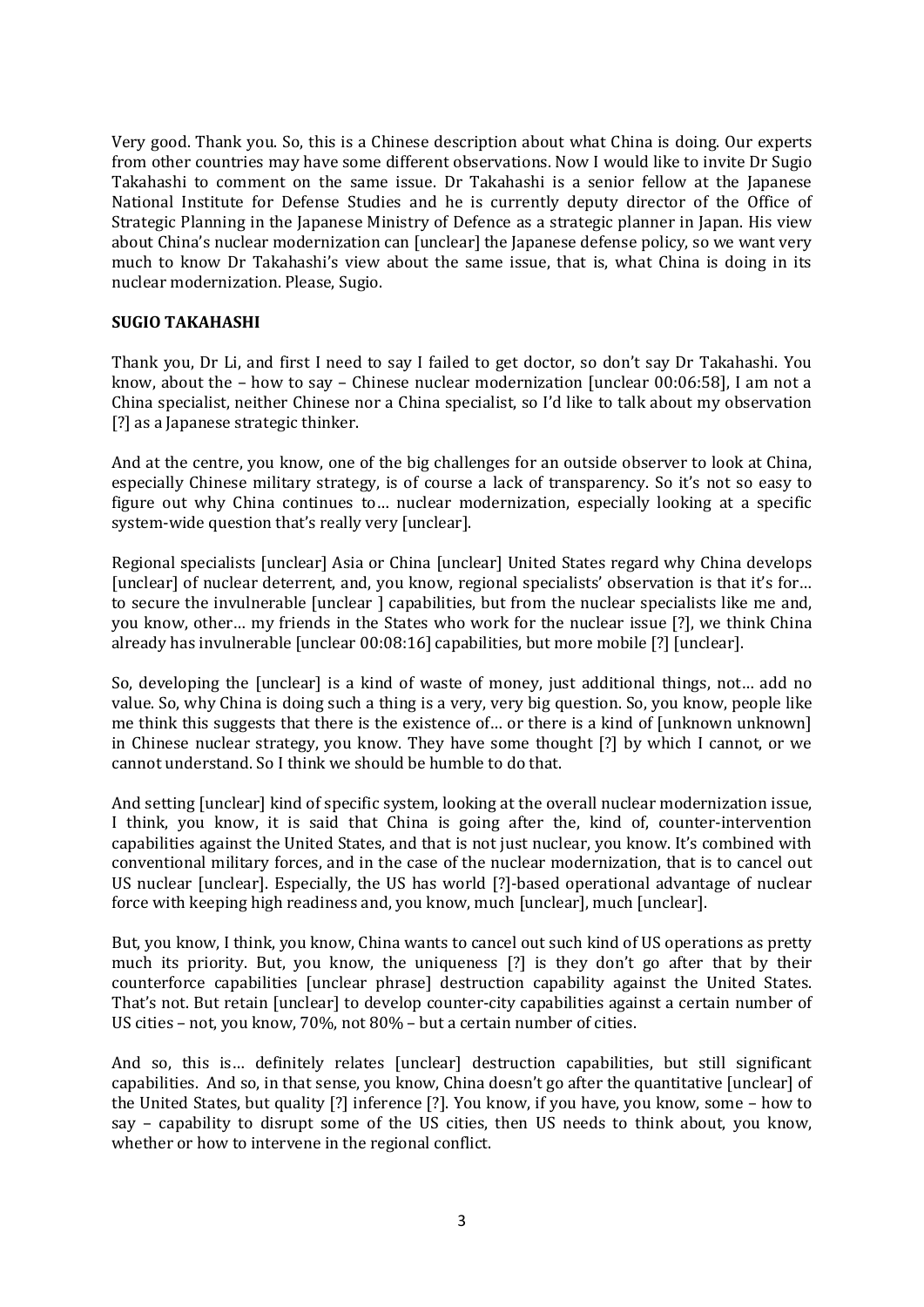So, in such a way, I think that China is to develop modernizing of their force to neutralize the US nuclear shadow over the convention [?] domain in the region.

## **LI BIN**

Thank you, Sugio. Now I would like to invite Professor Chris Twomey to add his view on the same issue – that is, his observation about what China is doing in its nuclear modernization. Please, Chris.

## **CHRIS TWOMEY**

Thank you. You began with a comment that this was a very important topic. I think we should also recognize the implication of Admiral Blair's comment that there is between a zero and nil chance of US-Chinese nuclear war, which means this is a very unimportant topic, but it's one that I spend a lot of time working on and thinking about, so I'll share my thoughts on the question nonetheless.

I guess I would build on Sun Xiangli's comments and add a fourth element that I think needs to be emphasized to our Chinese colleagues as something that is an important part of our perceptions, which is a quantitative build-up. I would agree with the three points of emphasis that she highlighted, but I think it's also when the US looks at both the last ten years of Chinese modernization efforts and extrapolates forward, that that's a core element.

The deployment of survivable road [?] mobile systems that both Sugio and Xiangli referred to hasn't been met with, as best we can understand, a reduction in the traditional silo-based liquid fuel systems. In fact, the most recent two Pentagon reports speak to enhancements of the older DF5 system, suggesting that they're going to be around for a while.

There is also discussion of a follow on heavier DF41 system and, elsewhere in the report, discussions of MIRV [?] capabilities. If you put those all together, that suggests a future quantitative increase that is part of that question that I think Sugio is referring to, some ambiguity about the answers for…

So, if I think back ten years, the United States, not the region but the United States, was facing a Chinese ICBM force that might be able to deliver a few dozen. The numbers were usually 18 to 24 DF5As. You go from ten years ago of a force of a few dozen to today where DIA talks about 50 weapons being deliverable – that was actually two years ago or three years ago now, so maybe call is 70 today – then add in over the next five to ten years a force of the gym [?] class SSBMs, each carrying 12 or so… How large is that fleet going to be? I don't know. We imagine it might be six, we being the Office of Naval Intelligence. On what basis they make that assessment is a little unclear, but I think you're very quickly heading to an arsenal size that is over 100. If you add in MIRVs, maybe it's 200 or 300.

I think these are understandable, although I'd certainly welcome additional transparency on what is driving the Chinese thinking on these. These are relatively modest arsenal sizes by the scale of the United States, right. These are… If you got to 300 – maybe if you get to 200, more realistically – that compares to a US arsenal size of under 5,000. As everybody in the room recognizes, the operational size of the Chinese force under New START counting rules is zero, so it's a much, much smaller force and I think it's understandable why you might get there, but I think it's important for our Chinese friends to recognise that we see this as a fairly substantial change going from a few dozen to 50 to 70 to perhaps in the low hundreds over a 20 year period, and I think that's something that we would welcome further opportunities to explore.

#### **LI BIN**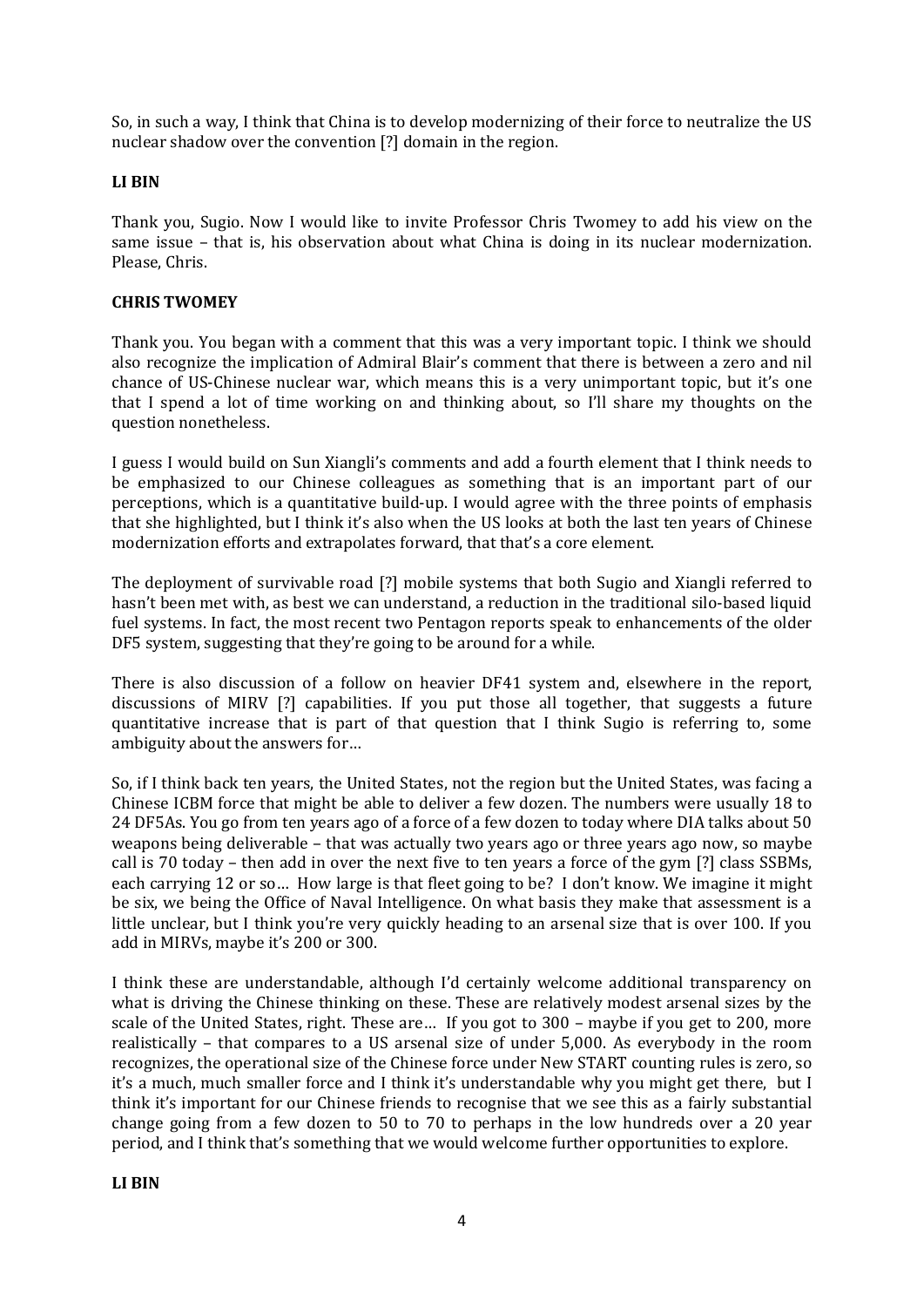Thank you. Thank you, Chris. Now I would like to invite Professor Wu Riqiang to add his comment on the same issue. Professor Wu is associate professor of the School of International Relations, Renmin University in Beijing, and currently he's visiting [unclear] College. Most importantly, he was peripherally [unclear].

So, maybe he could add his technical assessment what China is doing in its nuclear weapon modernization. So, please, Riqiang.

## **WU RIQIANG**

Thank you. First I want to respond to Sugio's element about China has already had invulnerable mobile missiles. I would not be so optimistic. You know, from my perspective, I would say our [unclear] based mobile missile has… to some extent has some survivability, but I would not call it invulnerable because if you look at China's nuclear [unclear], the missile are kept in tunnels and in peacetime the warheads separated with the boosters. It could be destroyed totally.

So, I just want to add… emphasize one point. That is about the difference between the technology development and weapon deployment. So my point is China is developing one technology. This effect [?] doesn't necessarily mean China will develop… will deploy this type… this weapon. So a typical case example is a neutron bomb. So, China developed neutron bomb technology in the 1980s, but they didn't deploy this weapon.

So, when you see… I know you, Western scholars, when you see evidence that China is developing some technology and you argue that, yes, China will deploy this weapon, but I would argue [unclear] China will deploy this weapon, you need more evidence. So, what are we deploying? I mean weapons, deploying weapons. So we have… We are deploying [unclear], the land based mobile solid propellant missile, and we are also deploying the submarines, [unclear] submarines.

So the other side – what are we developing? I mean technologies. Up to now we just say evidence that China is doing this technology. We have no evidence about its deployment. So this part about the MIRV [?], there are some reports about MIRV. China has never confirmed this but [unclear] America about the MIRV and also missile defense. China declared this test, so we are doing missile defense, but how and whether to deploy missile defense we do not pay [?].

#### **LI BIN**

Thank you, Riqiang. Riqiang just raised a very important point. That is, China may work on some nuclear weapon technologies in its nuclear modernization, but that does not suggest China will deploy that technology. So I have a follow-up question. That is, why such kind effort have China's national security, and what is the calculation behind the Chinese effort? How… You know, how do the Chinese decision makers choose what to do on technology and deployment? So, could you explain your observation about that?

#### **WU RIQIANG**

Okay, thank you. To my understanding, there are two drivers of China's nuclear modernization. The first one is to improve China's… the survivability of China's nuclear weapons. [Unclear]. The second one is just to follow up technology development. These are two drivers. So let's talk survivability first.

So, my understanding is the turning point of China's nuclear modernization, or we can say the whole military modernization, in the bombing of the Chinese embassy in Belgrade in 1999. So,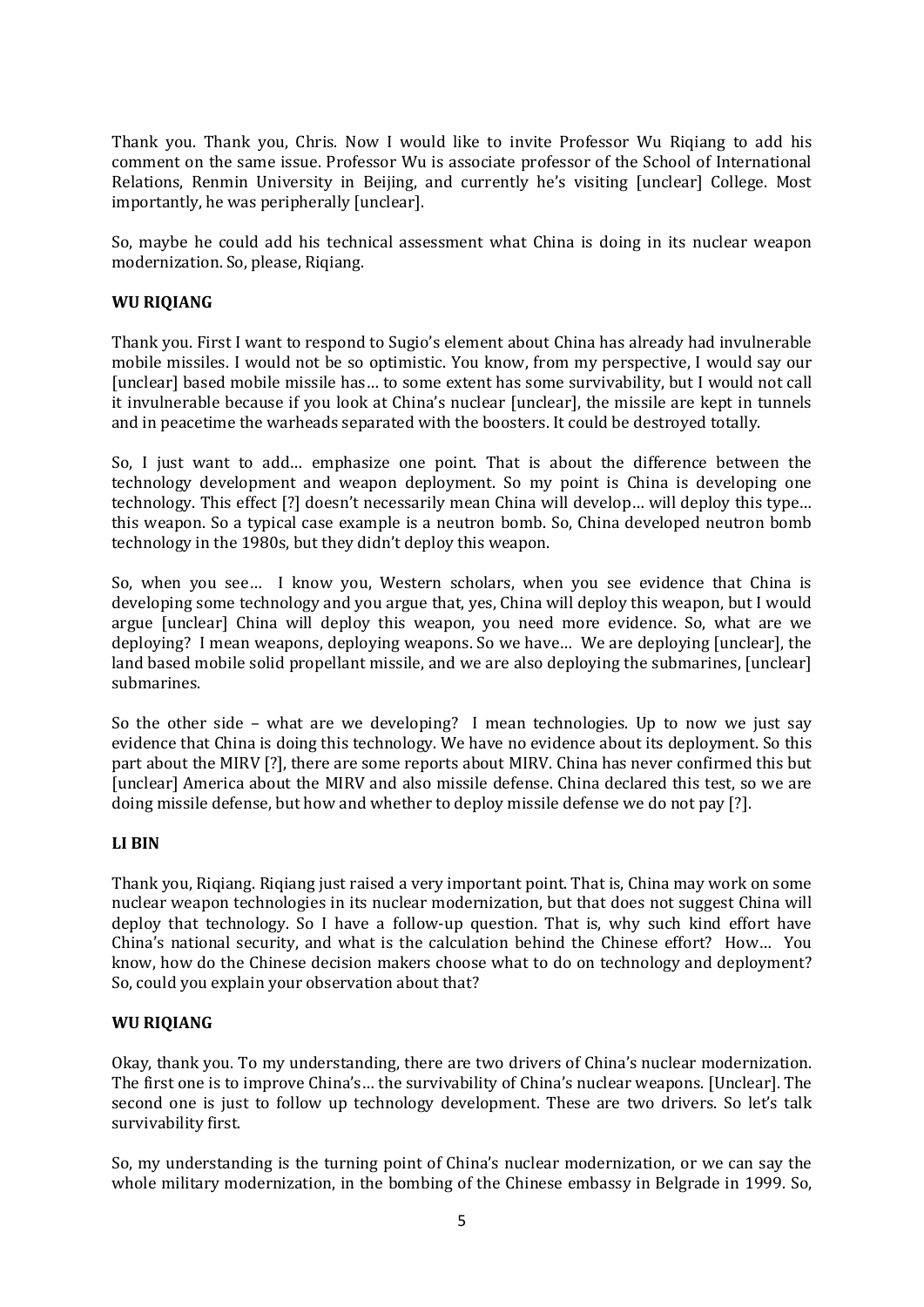you know, I think you all know… heard yesterday about the 1999 is a turning point for Russia also, but China's story… the story for China is in the 1980s China and the US were allies, and the 1990s is, how you say, a Chinese [unclear].

So, after the bombing, after the bombing, China realized that we need a nuclear deterrent against America. So what do we have at…? What did we have at that time? DL5. We just DL5, the silo-based liquid propellant [unclear] to target continental United States. So, that's very easy to understand why we needed to modernize our nuclear weapons.

So, actually, after the bombing China set out a project named the 995, Project 995. The name of the project comes from the date of the bombing. The area… Maybe we can say area. Almost all weapons we see today, all surprising [?] weapon we see today comes from that project, including the nuclear one and the conventional one.

So, now we have… We have something like eight [?], as I said, not invulnerable but has some survivability, so I believe China-US strategic relations [?] are stable now, and in the future there are two challenges to the China-US strategic stability. One is missile defense. The US could build better and bigger missile defense. And the second one is technology to locate mobile missiles. So I don't know how to do that. It could be space radar [?], it could be jaws [?]. I don't know. But if you have a… If America has a breakthrough on this technology to locate a mobile missile, that would be a big concern for China.

And I also want to add one point about China's submarine, [unclear] submarines. You know we are developing ballistic missile [?] submarines, but my point is our current ballistic missile submarines, the type 94, is noisy, is very noisy according to America and [unclear]. So the current one is far from being operational. So [unclear]. It's far from… I think China needs ten or 20 years to build [unclear] quiet ballistic missile submarines.

And… Okay, this is about survivability, about the technology follow-up. The logic is very simple. Whatever you have – by you I mean other countries – whatever you have, we have. It's simple. But please note, at ISA [?] we have this technology. It doesn't mean we will deploy the weapon. This is a totally different thing. So, about technology development, we are developing MIRV. So, personally, I don't like MIRV, so from my perspective MIRV is a kind of… something like you put many eggs in one basket and the basket itself is vulnerable, so why would they do that?

But I support to develop MIRV technology. It's a… If you just want to know the technology, it's good [unclear 00:23:23], but if you… I hate to deploy MIRV as [unclear]. I will be very disappointed if China really did that.

The other is for missile defense. As I said, I don't know how and whether China would deploy that, but I… my view is I don't like a national missile defense. I mean missile defense protecting the whole territory and population. This is just not doable, technically not doable. So it's not good for… not a good choice for China, but the terminal missile defense to protect… terminal missile defense protecting some vulnerable [?] targets like the Three Gorges Dam and like [unclear] silos, it could be useful.

# **LI BIN**

Thank you. It's interesting that Riqiang suggests the Chinese government… that it could work on the technologies or move on the technology of missile defense, but he does not suggest that the Chinese government to deploy national missile defense. This is a very interesting suggestion.

Now, I have a question for Chris. Chris just mentioned the dimension of nuclear modernization but nobody else echoed that. That is the quality of good [unclear], the possibility of quality of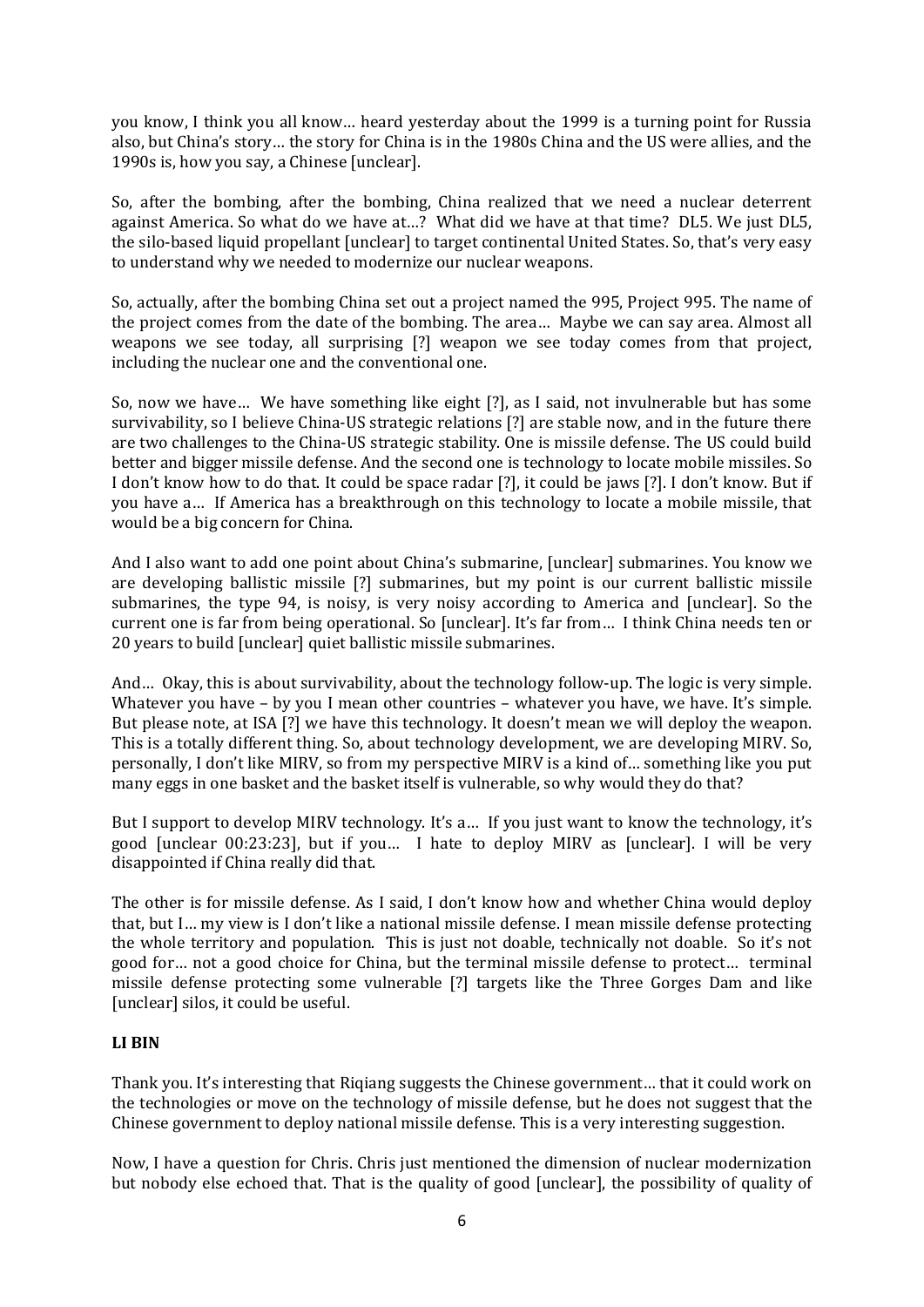[unclear] of nuclear weapons in China. So, my question to you is how do you believe some quantitative build-up in China would change, for example, the probability of nuclear use between China and the United States, or the probability [?] of nuclear weapon use is zero? Then how does the quantitative build-up in China would change the strategic calculations in China and the United States and in some other countries?

So, which part of nuclear modernization is acceptable by the United States, and which part is worrisome? Chris.

## **CHRIS TWOMEY**

Well, so I think there are elements of a quantitative build-up that are less problematic for the officials that I speak to, and I'm just a professor in Monterey and this is my own view. But some of the concerns are focused on a couple of areas. One, I think, the submarine area in particular is very worrisome from a strategic stability perspective, or others. Riqiang's use of the term operational, you know, is maybe more… Effectiveness might be more accurate.

I think there seems to be, you know, a lot of attention in… even in the Chinese media on touting the achievements with regard to the Chinese ballistic missile launching submarines, which is a rare incidence of transparency on strategic issues that came out, I guess, late last year. I think this is an area that's very worrisome, in part because of the point the Riqiang made, which is according to, you know, at least one chart provided by the Office of Naval Intelligence, the quietness of the Chinese boomers is relatively low, but I think it's also related to grave concerns about command and control. One of the issues that many of us have taken solace in with regard to the Chinese arsenal is exactly this point of vulnerability that Riqiang and others have mentioned with regard to the separation of the warheads from the missiles in most time periods or most of the units.

That won't be the case for an SSBN, so not only do you have to develop new command and control arrangements to ensure positive control for a submarine whose very nature of communication back to a base exposes it to some vulnerability, but for the first time you have to engage in a personnel reliability program that you haven't had to go through because of this very conservative approach to security on the basis of your land force.

You've got to do both of those at the same time while also managing, you know, a new kind of submarine that has traditionally proven problematic for the Chinese, the previous Xia-class [?]. You know, maybe patrol… try and patrol once, and so I think that raises a range of concerns. So that would be, kind of, one area I would highlight.

Second area I would highlight as disconcerting to many in the West would be the expansion of the arsenal more in theatre [?] missiles that may lead to some co-location, and there are some concerns that, in particular, the intermediate range DF21 system that includes an anti-carrier variant, anti-ship ballistic missile, you know, might also be located at the same base facility that a nuclear armed DF21 might be, and this begins to be a pathway to escalation from a low level conventional war, or maybe an intense conventional war, to a nuclear war. I need to entirely align myself with Admiral Blair's comments. I think he's in broad swathes correct, but I think there's enough of a chance to make it worth our while to try to find ways to mitigate that. So those are two areas.

And then finally, you know, just the larger quantitative increase in a Chinese arsenal feeds into concerns from the United States as we imagine a future post-Putin Russia that engages in some arms control discussions there. We would need to have some reassurance from the Chinese side that a next round that reduces to what the president has said he thinks is viable of around a thousand wouldn't be met with a similar increase, if you're already at two to three hundred for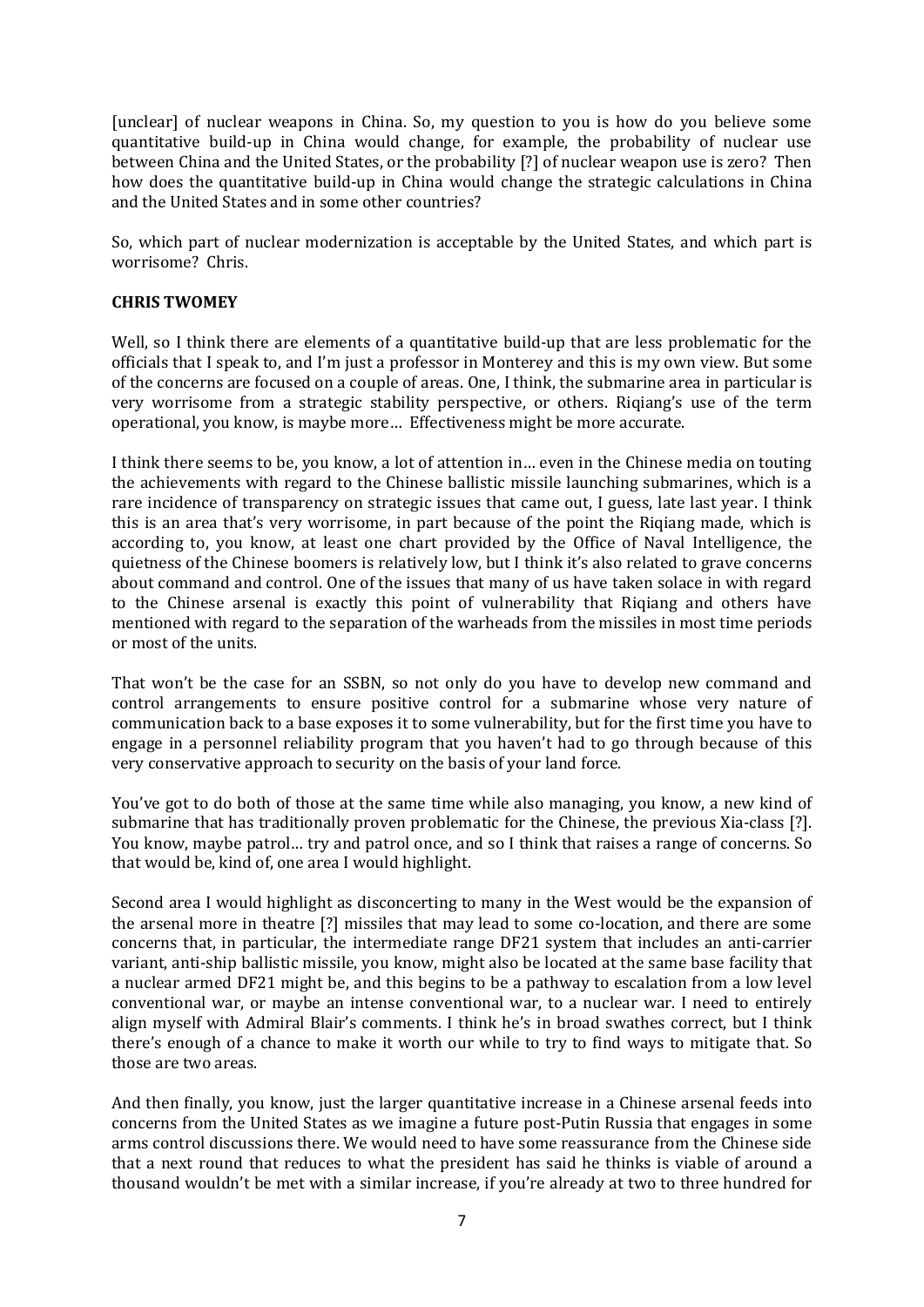the Chinese, leaping up to a thousand themselves [unclear] parity would be a complicating factor in, sort of, the broader global arms control community.

## **LI BIN**

Thank you. Sugio, he just raised a similar concept, having Chinese development of submarine launch [unclear] resource. So, besides that, what else in the Chinese nuclear modernization do you worry most, you know, beside nuclear submarines? So, what part of Chinese nuclear modernization do you worry most, and what part do you feel is okay that does not change Japan's security?

## **RUGIO TAKAHASHI**

At first I think, you know, I cannot find any okay [unclear]. Nothing is okay. One of the reasons, of course, you know, [unclear] Article Six license, and then [unclear] from the strategic perspective, you know, my thought is Chinese modernization, Chinese nuclear modernization, develops both in conventional and nuclear things.

And, you know, we discussed [unclear] US-China strategic [unclear] and, you know, actually, US strategic stability is not just a [unclear], you know, mutual vulnerability, but also it must include then arms race stability, and the current situation is, you know, arms race stability is very terrible. There could be some kind of [unclear].

And that is nuclear strategic [unclear] domain, strategic nuclear [unclear] strategic stability. But if you look at conventional regional strategic situation, the [unclear] between China and Japan… I mean Japan, not as, you know, a state but as, you know, geographic. Japan is, you know, Japan islands, which has [unclear] defence force [unclear] in Japan. You know, the [unclear] between China and Japan is not so good.

You know, Japan, the US side, has only a limited number [unclear]. In Japan that's the conventional [unclear] capabilities. So, Chinese side has huge – how to say – incentive or benefit of the fast strike, and the US-Japan side doesn't have retaliation, conventional retaliation capability within the theatre [?]. So, concerning this unstable situation, you know, only looking at the strategic [unclear] does not… necessarily good, you know.

If you have strategic mutual partner with [unclear] and, you know, if you know China could cancel out a US nuclear shadow into the testing [unclear] regional [unclear], then regional military balance doesn't matter. And looking at that, the US-Japan side is very vulnerable and the Chinese side is very invulnerable, looking at the geographic [unclear], given strategic [unclear].

So, for that reason, anything in the nuclear domain, as long as it develops with conventional [unclear 00:33:31] modernization, that is a serious concern for Japan.

#### **LI BIN**

So you are suggesting [unclear] is not to have strategic [unclear] with China.

# **RUGIO TAKAHASHI**

Strategic stability based on mutual vulnerability.

#### **LI BIN**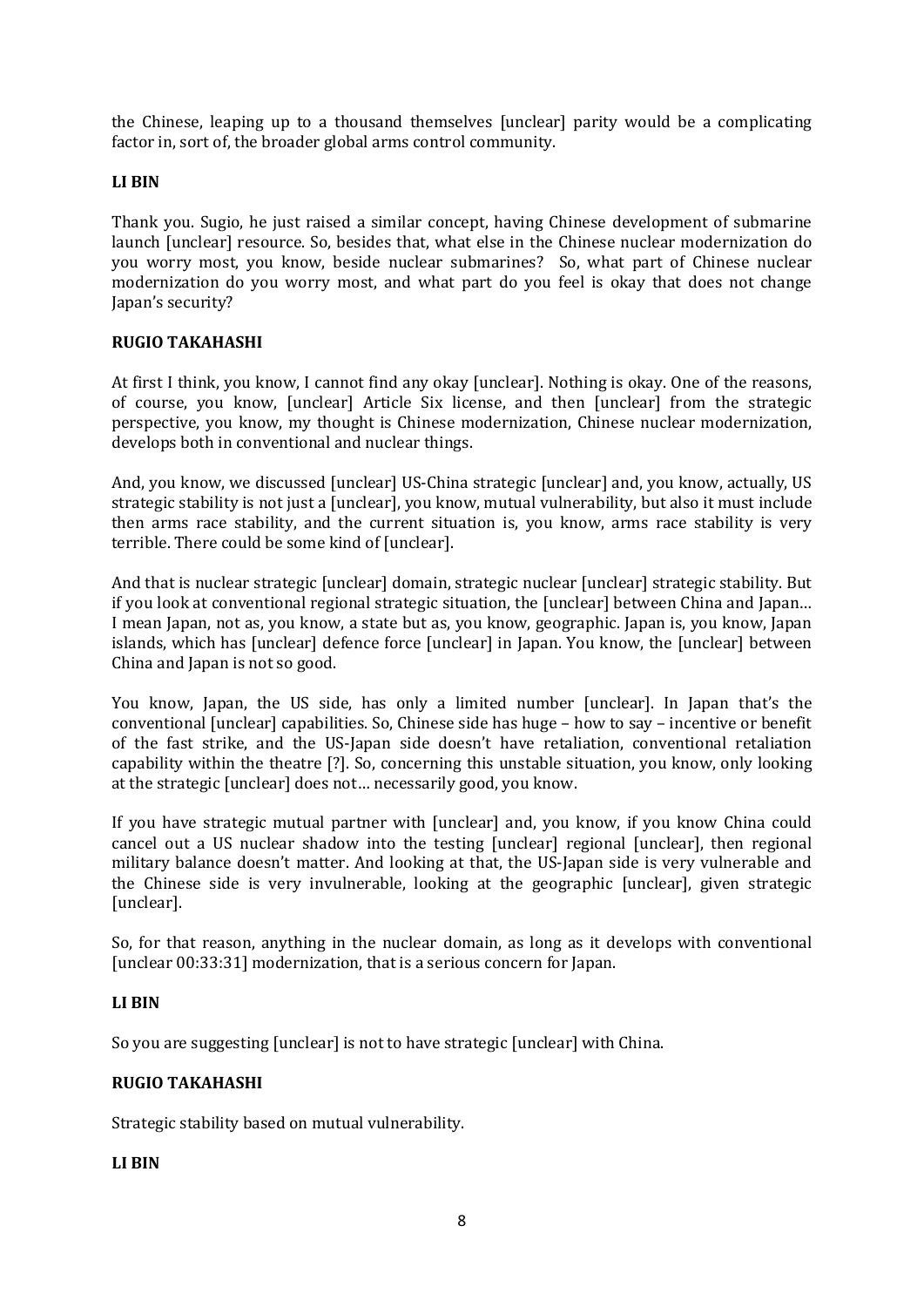So you do not suggest… yes.

# **CHRIS TWOMEY**

Can I just jump in? I mean, I agree with the concerns that he… that Sugio just raised. I guess I see it a little bit worse. I don't think there's arms race stability either. I think there is not a nuclear arms race between the US and China, of course, but there is strategic arms stroll, to swipe a term that I think has been used by others for the last 20 or so years, an interaction between the US development of missile defense capabilities and then a range of Chinese strategic delivery system capabilities that are developed in response to that to include some justifications for the SSBN force.

And so I think there is an interaction between strategic systems that is competitive and interactive in a worrisome way that we shouldn't neglect.

## **LI BIN**

So now I would like Xiangli to add her observation about why China needs to modernize its nuclear force. Please.

## **SUN XIANGLI**

I think the Chinese policy makers are very clear about the goal of nuclear modernization. So, objectives include to make the nuclear stockpile safer and more secure and to enhance the survivability and penetration for… in order to keep [unclear] its minimum deterrence. So, the objectives are very clear.

If you look at the [unclear] nuclear modernization, you can see that all these nuclear modernization efforts are guided by China's very unique self defense nuclear doctrine, and also responds to the new challenge. So it's some kind of doctrine driving and also challenge responsive [?].

I think, in order to understand the [unclear] China's nuclear modernization and China's approach to nuclear deterrence, it's very important to understand first about China's nuclear doctrine. China's nuclear doctrine and its main principle for its nuclear strategies was shaped in the late 1950s and early 1960s when the policy makers defined the social… the only purpose of nuclear weapons as to deter nuclear attack, and defined retaliation capability as the major requirement for its nuclear force for its nuclear deterrent.

So… Which means China doesn't need to build up a large nuclear arsenal [unclear] to have more fighting capability. Only a limited nuclear force, a small nuclear arsenal with survivability, that's enough.

So, under the [unclear] of this kind of nuclear doctrine, China's developed a very limited nuclear force and exercised self restraint for a long time because its nuclear force… This kind of approach has its own advantage because it's only a small nuclear arsenal, so it can save money and it's easier to control, manage the nuclear arsenal. And also, you can keep China low profile and beneficial to their strategic stability. But because its nuclear arsenal is relatively small, so survivability is very critical. That's why China policy makers paid lots of attention to survivability. In the early stage the survivability efforts majorly included measures like hiding [?] the missiles in mountains and in some [unclear] any measurements, and trying to enhance mobility.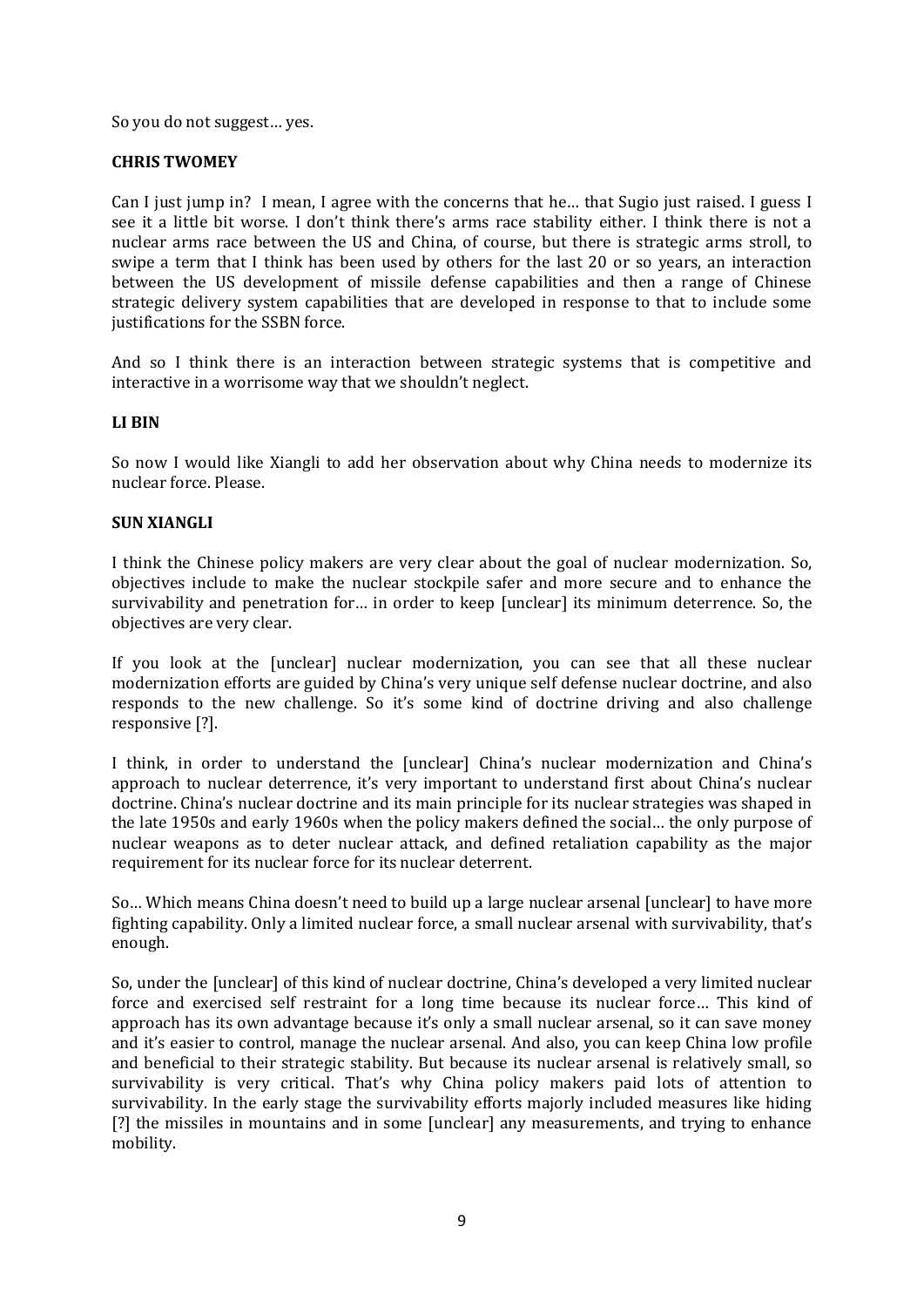But later, when other countries' intelligence detection capability increased, and especially when other countries' [unclear 00:38:37] capability increased, the survivability of China's small nuclear arsenal was facing a big challenge. So, more [unclear 00:38:50] to enhance the mobility of nuclear forces. That's why this particularly explains why the current modernization put priority on the mobility enhance… increasing, including land based and sea based.

With respect to penetration, I think it's also a response to the challenge of... the new challenge that is the ballistic missile. Since the 1990s, and especially after 2002, when the US withdrew from the ABM Treaty, the ballistic missile challenge became a very big challenge to China. So, how to develop penetration became another [?] priority for its nuclear development because for such a small arsenal, even a limited ballistic missile can have a bigger impact on its… on the effectiveness of its minimum deterrence. So that's why the modernization, the penetration, the improvement, it's also another priority of the modernization.

But I think all the nuclear modernization efforts are good for China, and for example their efforts on their stockpile without testing, this means you needed to keep the stockpile safer and more secure without the testing. That will keep the stockpile safely a longer time, and that's also good for the world.

And the [foreseen?] penetration and survivability, I think it's very necessary for China to preserve its minimum deterrence, and these kinds of efforts, I think, it's also beneficial to strategic stability.

With respect of moving, I would add one point to [unclear], that yes, I'm not clear if China has had the moving missiles, but I would say that the US and Russia have moved their […] ICBM, and this kind of moving, it's very dangerous. Because these ICBMs are for first strike, which are a high trigger alert, so it's very dangerous. These kinds of missiles are very destabilizing, especially for crisis stability. But it's not the case for China. All nuclear weapons in China are for second strike, or for retaliation, so moving, it's not so destabilizing.

Another point is that, just like Wu Riqiang mentioned, that moving technology is one of the major countermeasures against [unclear] challenge. But that doesn't necessarily mean it's the best or better choice, because sometimes moving a missile means you have to sacrifice some other countermeasures against the BMD, and/or sacrifice the mobility or survivability of the missile.

Moving or not, it depends on many factors. [Unclear], you needed first to have a balanced assessment of the advantage and the disadvantage. I think moving it's not necessarily the best choice for improving and survivability or penetration.

# **LI BIN**:

I notice that the speakers from different countries have different views. For example, the Chinese speakers emphasize the importance of survivability of Chinese nuclear weapons, and according to Sugio, if China feels safe about its nuclear weapons, it would not worry about the possibility of nuclear strike. In that case, the regional stability may become a problem.

I think this is a typical security dilemma. In the further discussions I hope that the speakers could offer some solutions how to mitigate such kind of security dilemma. I also notice that the two Chinese speakers have some disagreement of, for example, [works?]. But you should know that they are Chinese, so when they express a little bit agreement, that means that they disagree with the other a lot. This is good.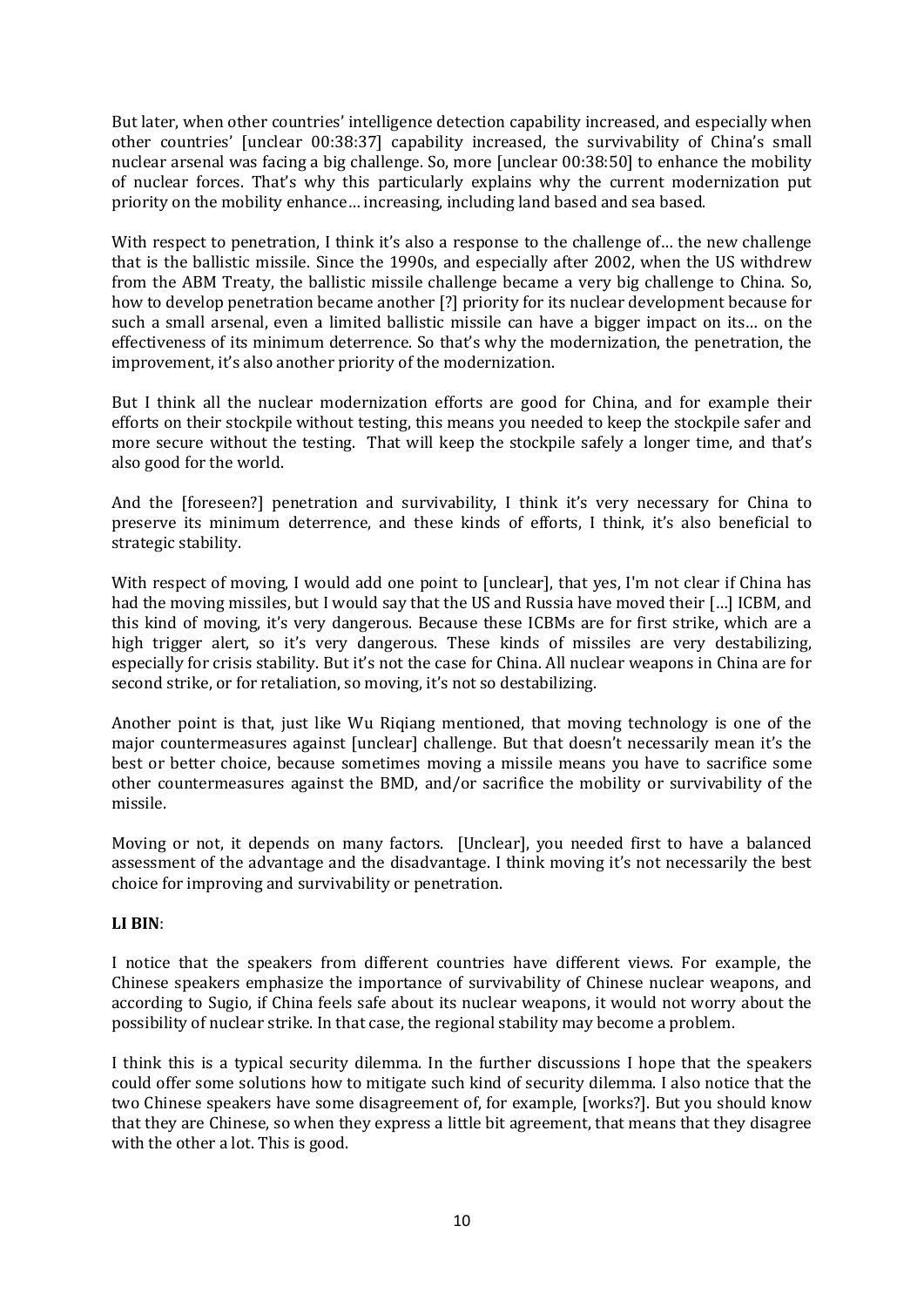I would suggest that we open the floor for the audience. We could maybe wait in a line, and my colleague will have a microphone. So before you ask your question, or making your comment, please identify yourself, and please speak slowly. Please note, four of the five panellists are not native speakers, that's not easy for us to speak your language.

I will give the first chance for Michael. Michael please.

## **MICHAEL KREPON**

This has been a very helpful panel for me. A question for our Chinese colleagues: One of the drivers for MIRVs, in our country, was cost effectiveness. So we could get more warheads for less money. You know the story. Since China is so cost conscious for its defense capabilities, is this not a factor for you?

And if I may, is your nuclear posture immutable? Is there nothing, no circumstance that you could foresee changes in it?

# **LI BIN**

Michael, is this a question or a comment?

## **MICHAEL KREPON**

It's a question. What would change your key elements of nuclear posture? Or maybe they're unchangeable.

## **WU RIQIANG**

I prefer to believe cost is not a factor, at least now. Developing MIRV is not about saving money, it's about developing the technology. But the second question, first I like current Chinese nuclear posture, I like it very much. And we maintain this nuclear posture for several decades, but you should not take it for granted that we will maintain it forever.

The factor that might influence the Chinese nuclear posture is about American view. If American missile defense, [unclear], American technology could undermine China's nuclear survivability. So China expressed concerns for missile defense many times, as recently about South Korea, it's very typical. China expressed concern, and South Korea is reluctant, but America put high pressure on South Korea to force South Korea to accept missiles.

America just ignored China's concern. As I said many times, China is not concerned with current missile defense. We are concerned with the unpredictable future of American missile defense. But America again and again said we will not accept any limits on missile defense, so that's a problem.

I am concerned mainly, as America develop very better and bigger missile defense, China might feel pressure to build more weapons. And, if you have more weapons, you have more options. And more weapons and better weapons, naturally you have more, and the flexible military options about nuclear weapons, and your military will try to reach that option, and that might change China's nuclear posture.

#### **SUGIO TAKAHASHI**

I'd like to jump in. I agree with Riqiang. I don't think the idea is to save money. Instead, the idea is to waste money. Because China is rich, China has money, China wants to understand different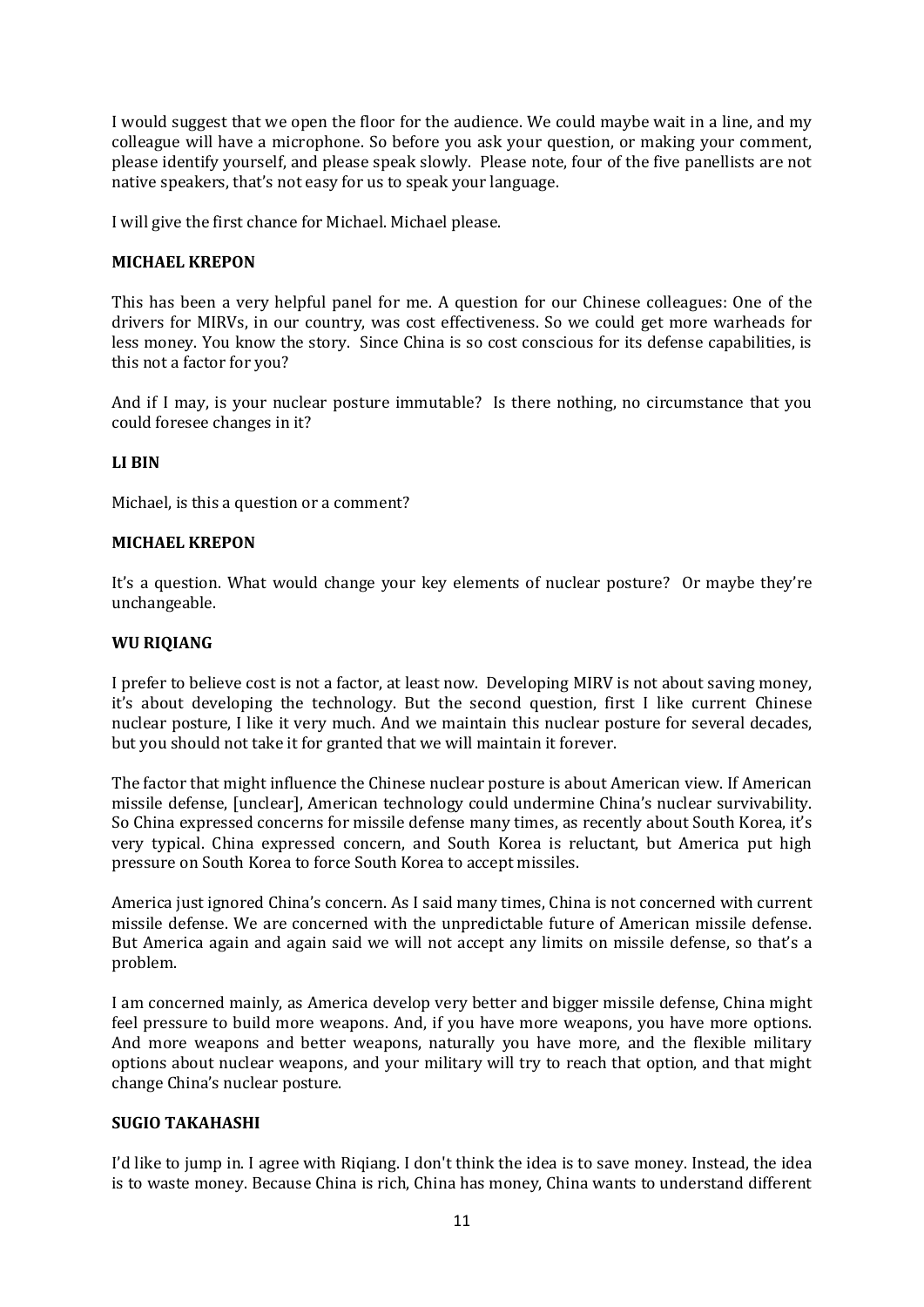technologies. When China realised that MIRVS may not be that useful, China would decide not to do it. That's my answer.

# **TONG ZHAO**

Tong Zhao, from Carnegie-Tsinghua Center for Global Policy. During the discussion, several speakers mentioned the problem of comingling of Chinese conventional and nuclear weapons as a potential problem for crisis stability, and some people would even argue that China does not have separate command and control systems for its conventional and nuclear forces.

No one really knows, in this room, about the situation on the ground, but let's assume that China does not currently have separate command and control systems for its conventional and nuclear forces, and let's assume China is interested in adopting the western proscription for China to develop separate command and control systems.

The question for the Chinese is how much endeavour is that, in developing separate systems, in terms of economic investment and investment of other resources. Particularly as most of us assume that United States is much more advanced in this area, so maybe the United States has completely command and control systems, and therefore maybe you have more insight about how much endeavour is that for China to follow suit? That will be very helpful for the Chinese to understand the practicality of adopting that policy.

#### **CHRIS TWOMEY**

He was asking whether the Chinese thought it would be worthwhile to do it. I guess I would merely say that I think there are areas that, although somewhat complicated by some interpretations of NDAA 2000, there are still, nevertheless, areas for potential collaboration to reduce some of the concerns. I think permissive action links would be an area that would be long over-ripe for such collaboration and discussions. Discussions is better than collaboration.

#### **SUGIO TAKAHASHI**

[Unclear] around the American nuclear command control system, including a personal [unclear] program in a [unclear] communication channel, also important is different [elective?] control system. That is tremendously hard to say. A huge, complex mechanism. And you need to spend many monies to develop that.

I think the United States could do that, because they developed that in the Cold War era. I don't think US can restructure, or rebuild that system again now. So in a sense, for the Chinese, I don't think you can develop almost the same degree of complexity in a [unclear] program system as the US has. However, as I said, the Chinese nuclear [unclear], the [unclear] with Chinese nuclear force is to separate the nuclear domain from its conventional.

So in a sense, I think it's very reasonable to develop a nuclear independent command and control system.

#### **WU RIQIANG**

First about the comingling, Chris use the word colocation. My point is I don't believe we collocate nuclear and ballistic missiles together, because different missiles requires different storage conditions. And the second thing is that it's not good for China, because the nuclear missile has very high priority. We want to make sure a nuclear missile will not be fired, and the conventional missile is relatively lower.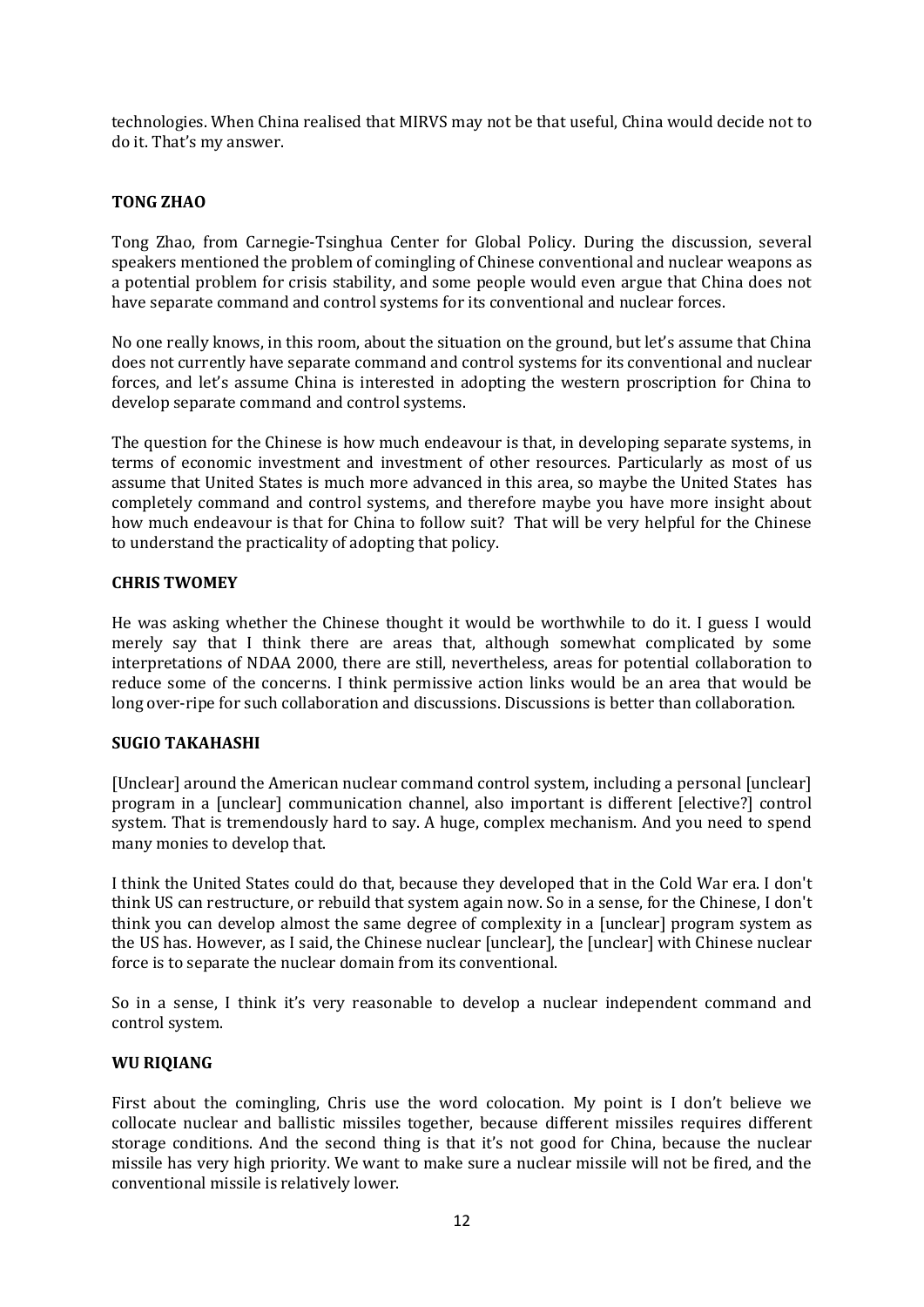We do operate both conventional and nuclear ballistic missiles, I understand his concern, I share his concern. And for the separate command and control systems, my understanding is nobody can separate command and control systems. Nobody. Including America.

America is running both attack submarines and ballistic missile submarines, and the VFF [?] communication system is used for both of them. So you cannot separate them. It's a good idea to try to do that, but I don't think we can do that.

# **LI BIN**

I think we need some in depth discussion on this issue. There are many reasons. One reason is that China does not have nuclear missiles. China has nuclear warheads, but China does not have nuclear missiles. You cannot collocate convention and nuclear missiles. But apparently this is an issue we need to discuss.

# **SON SHARI**

My name is Son Shari [?] from Seoul, Korea. I am a journalist with broadcast news outlet SBS. And actually, Professor Wu [?] [preventively?] addressed my question, and I'd like to ask him a question about that issue, because it is a very sensitive issue in Korea, because United States, Korea and China.

General Scaparrotti, who is a commanding general in USFK, United States Forces Korea, advised the United States government administration to forward deploy United States [third?] asset to South Korea. I'd like to ask a question to you that, which is China so worried about that issue?

Because United States argue that it is only directed to North Korea, although the ANPPI [?] [unclear] is coming with that system, but it's only directed to North Korea, it's not related to China. Is it reasonable, and does that really affect the strategic balance in the region? Also will it affect China's future modernization effort of its nuclear arsenals?

# **WU RIQIANG**

I did a lot of work on side issues. First, China is not concerned with THAAD interceptors. China is concerned with THAAD reader. The reader is a SIM [?] reader America deployed in Japan. So the reader is a very good reader, this reader is used for target discrimination, to discriminate between real warheads and decoys.

This job is a most difficult job for national missile defense, and for US missile defense. So if you deploy a reader very close to China, this reader has a chance to see China's missile launches. The summary large missiles and the ICBMs. The most important thing is, this reader is so close to China, so the reader can see the decoy release process of the Chinese missiles.

The decoys are very light, and the real warhead is heavy, so if you watch this process you can know which one is real warhead and which one is decoy. This is extremely important for China. That is why China is concerned with that.

China is concerned with this issue also because the reader is not useful for South Korea. I will tell you why. THAAD is a high altitude intercept system, so THAAD cannot protect the north part of South Korea, including Seoul. THAAD can only protect the south part. THAAD is a high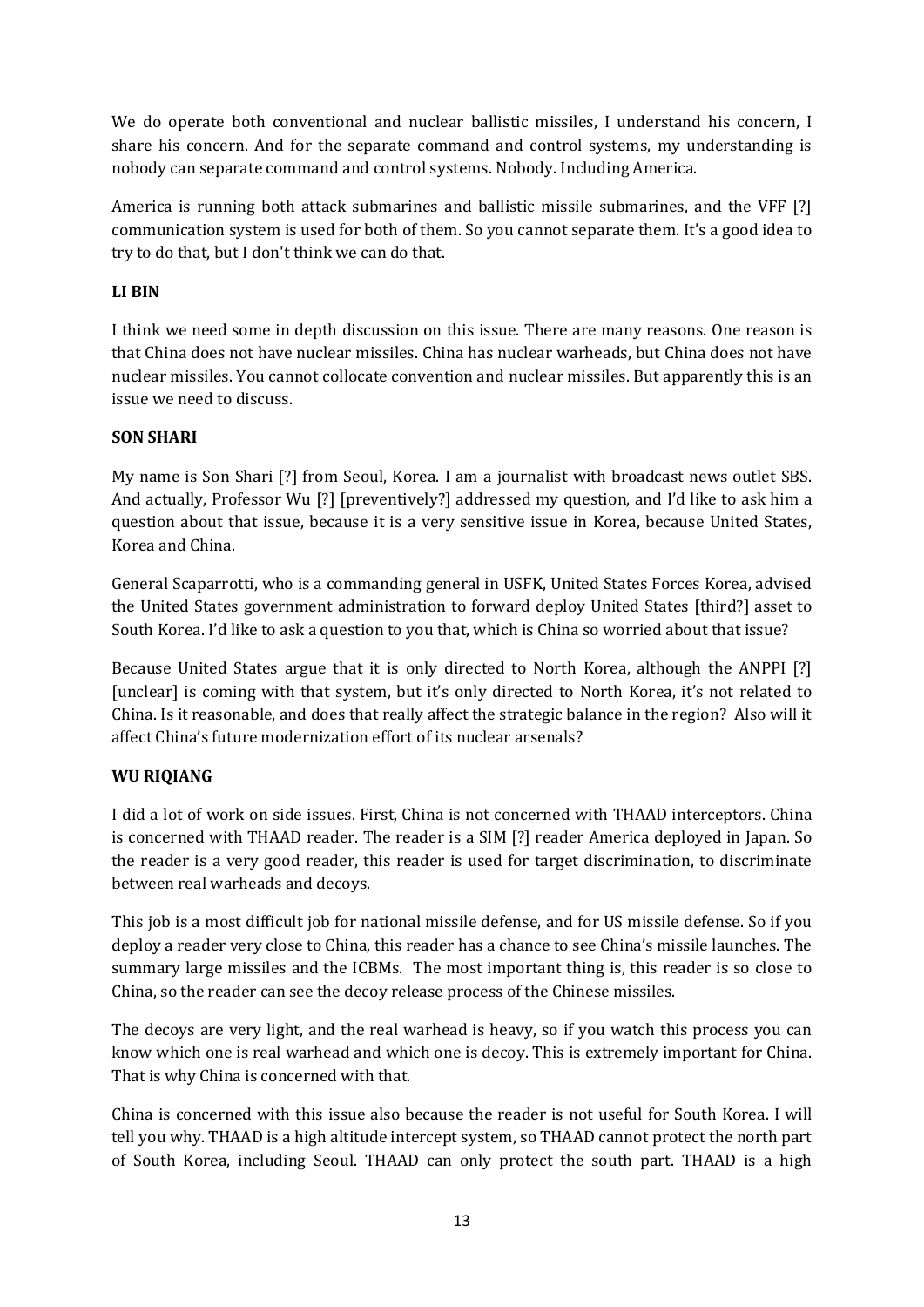altitude system, the reader is used to discriminate decoys and warheads, but for THAAD, the decoys will be filtered out by ear.

If the interceptor happens at the high level of atmosphere, atmosphere will filter out all decoys, you do not need that reader. So I cannot understand why you need such a reader in your area, and this is a big concern for China.

# **SUGIO TAKAHASHI**

Based on Riqiang's technical analysis, I could make a political recommendation, that is South Korea could deploy [unclear] with THAAD interceptors, and some more moderate radar system. In that case, China would not worry.

# **WU RIQIANG**

Yes, you have your [overtalking] reader. The reader is enough to protect South Korea. You can integrate the THAAD interceptor with your [unclear].

# **CHRIS TWOMEY**

I would just highlight, for our American friends who haven't spent a lot of time talking to Chinese interlocutors, that this exemplifies the overlap between what we consider a theatre or regional missile defense systems and national missile defense systems. When the Chinese look at the US XPAN [?] radars in Japan, potentially a third Tipitu [?] in South Korea, the [Pave Paw?] system that was sold to Taiwan, they see this as an integrated forward deployed set of radars that are systematically intertwined with the GBI interceptors based in Alaska and in Vandenberg.

And that differentiation, that we try to draw a line, we're not trying to challenge the strategic balance with China and the NPR or in the BMDR, I think falls on deaf ears for some of these technical reasons.

The way to get to the bottom of this is to have further technical exchanges between the US and China, something that China's been somewhat reluctant to do, but I think the US also needs to recognize that some of those technical exchanges are going to highlight a genuine concern by the Chinese side, as best I can tell as a non-technical person.

# **SUGIO TAKAHASHI**

I will just give you some short comments from the Japanese experience. The current pressure against China is something like the movie which I have watched. When the Japanese government decide to start joint RRD [?] or missile defence system, in 1998, and decided to deploy missile [unclear] in 2003, so between 1998 and 2003, Japan has been strongly criticised by China.

Don't deploy missile defenses, don't go with the United States, maybe sometimes they're saying Japanese missile defense systems could be deployed in Taiwan, or that system could be [unclear] with Japanese strike capability like that. So that was a very, very strong criticism.

However, after 2003, the Japanese government decide to deploy missile defense. [Unclear]. From my view, this is essentially the same as what they did between 1998 and 2003, against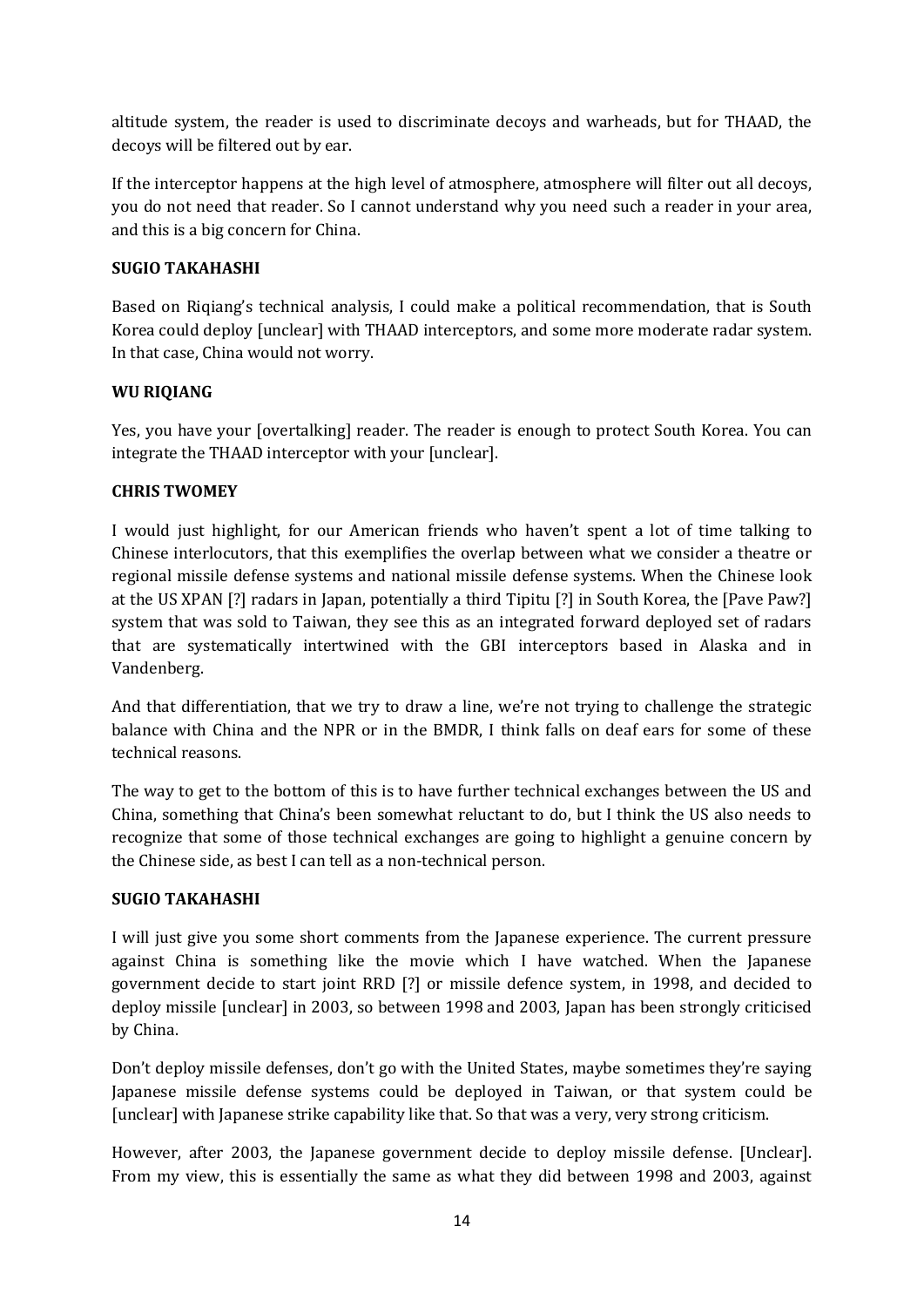Japan. If I have a comment [unclear] you should decide by yourselves. And then China will adapt to the new reality.

# **LI BIN**

I like the idea [unclear]. For China there are two ways to respond to such kind of military deployment. One is a diplomatic response, the other is military response. I like diplomatic response, because in that way we could have discussions, we could make compromise, we could try to mitigate our security dilemma.

But if that possibility is gone, then we have to see some kind of military competition, that would be unfortunate.

# **CHRISTINE LEAH**

My name is Christine Leah, I'm from Yale University. David Santoro and a few others have been pushing for a formal US/China nuclear dialogue, but it strikes me that nukes are just part of the overall military balance between states. I'm wondering what you think the prospects for conventional arms control are, not confidence building measures, but formal arms control, and what the areas of linkage between the two worlds are, besides ballistic missile defense, and how do you factor in US allies into that equation?

# **CHRIS TWOMEY**

I think the chances are between zero and nil. And I don't mean that to be as flip as it sounds, but I think there are substantial US commitments to the region, US interests to the region. I think the Chinese security situation does face its own set of challenges, and we are extremely far away from having the simpler discussions in areas where there are some clear red lines. There are not clear red lines as you move into the naval and aerospace realms that gravely complicate any ability to start to begin that process.

There are national interests that are not perfectly aligned, and states are going to respond to that by developing military capabilities to defend them.

# **SUGIO TAKAHASHI:**

My thought is very similar to Chris. Considering the different strategic environment to the United States and in Japan or other countries, that conventional [unclear] must be very [unequal?], just like [Washington never?] [unclear]. Considering the negative implication with the Washington [unclear] treaties, unequal treatment of Japan, to its implication of the Japanese domestic politics in 1920s or 1930s, I don't think that is a good idea. It would be worse off in the long term.

# **WU RIQIANG**

I'd like to raise a successful case, that is our conventional arms control because China and Russia. In the Cold War, both sides deployed more than one million soldiers along the Chinese/Soviet border. Ten, 20 years ago the two countries signed a few conventional arms control agreements, and they successfully reduced the number of soldiers to one tenth of the numbers. So we should believe that there's a chance.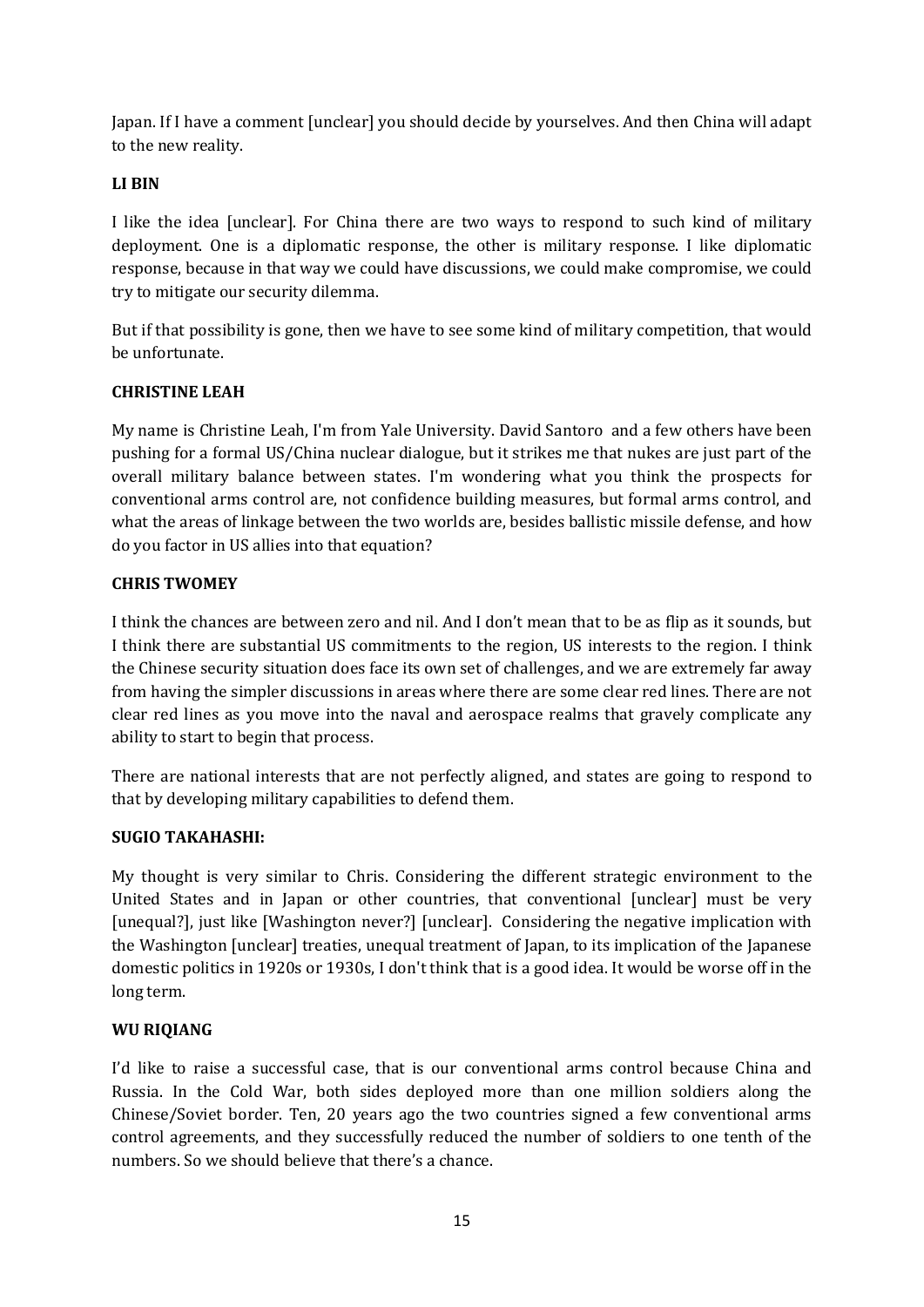# **CHRIS TWOMEY**

There's certainly room for plenty of both conventional and nuclear oriented confidence and security building measures, but they're far from eliminating or greatly curtailing the stockpile of either side's weapons.

# **CHARLES FERGUSON**

Charles Ferguson, Federation of American Scientists. Li Bin and Carnegie Endowment, thank you very much for a very exciting panel of great experts. My comment is based on a paper that Li Bin wrote more than ten years ago. He set out to describe how China could deploy its nuclear arsenal in a way to emphasize its no first use policy.

And I apologize, Sun Xiangli, I missed the first part of your talk, so maybe you mentioned no first use, but I don't recall anyone, this morning, actually explicitly talking about no first use policy. My question, especially to Chinese colleagues, and others can weigh in as well, is – these things we're talking about, possible deployment, maybe a thin missile defense system in the future, there seems to be R&D going on in missile defense, R&D in MIRVs, the desire to have more ballistic missile submarines.

On the one hand, you could say more ballistic missile submarines, at least a few more, could help enhance China's survivability and no first use policy. Even if the missile defense system, as where John was talking about, the protecting Three Gorges Dam, and some missile sites, that might also enhance that policy. But if you go too far, what would be the response?

If you have too many ballistic missile submarines that are highly accurate, it can have counterforce capability, then the other side would say wait a minute, you don't have a credible no first use posture anymore. And also the flipside of that, and I'll conclude, is looking at that, maybe Chris can address this, looking at it from the US perspective, and the budget constraints running right now, the heavy pressure, news stories coming out of this conference yesterday about the \$100 billion or more to build the next generation of ballistic missile submarines to replace the Ohio class for example, we could have mutual interests here, mutual economic interests, to adopt something like the Chinese posture, move down that road.

It would save the United States a lot of money, and also emphasize that nuclear weapons are just for deterrence purposes.

# **LI BIN**

I would suggest that we collect two more questions, and then we invite the panel speakers to respond. So please make your questions and comments short.

# **HANS CHRISTENSEN**

Hans Christensen, I work with Charles, Federation of American Scientists. But he is the boss, so he can ask the long questions.

It seems there are some inherent challenges, obviously, in the US and Chinese postures, if we just talk nuclear, of course, and that's an incomplete picture, I know that. US posture is focused on counterforce, so it's driven by the need to hold forces at risk, but the Chinese is a different posture, that might become more countervalue in the future, but a different kind of objective in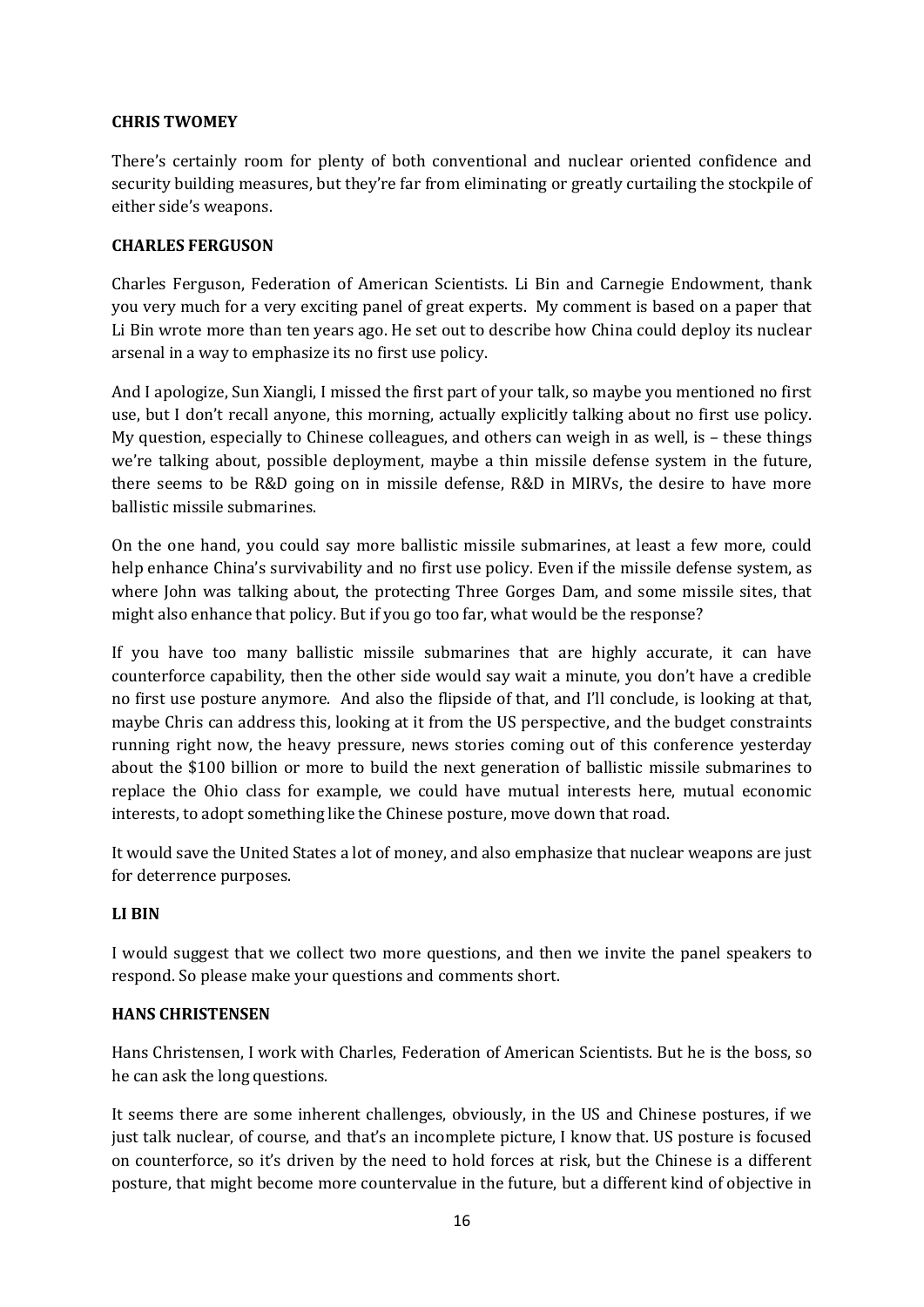terms of what you go after. There is an inherent vulnerability that is sort of embedded in that relationship.

But the United States has been hunting Russian SS25 [movals?] since the mid 1980s, a lot of experience in doing it, doesn't make it easy, doesn't mean it's necessarily a solution to holding them at risk at any given time, but there's a lot of experience there.

When China moved to focus on mobile launchers as well, ironically we haven't seen that being accompanied by a decision to dismantle the silo-based ICBMs, and that puzzles me. If the idea is, we have concluded they were so vulnerable that we need to go to mobile, so they are they not gone? What is the thinking about maintaining the silo base? Is that a different mission, is it just old love, you don't want to give up the old systems? What's the thinking about it, if you could talk a little about that.

# **LAURA GREGOR**

Laura Grego, from the Union of Concerned Scientists. Professor Wu, you mentioned that China, while looking at technologies, may not adopt them – and this is more of a comment. China is looking at ballistic missile defense, and my guess is, as it understands the difficulties, it may become less concerned about US missile defence capabilities. Which may be a good thing, in that sense.

Looking at that, you mentioned the forward based radars, and currently the United States missile defense system has no ability to incorporate that data in any systematic way in order to defend against counter measures. I know you've thought about missile defense quite a bit, as a challenging question, if the US froze its capabilities right now, and left its sensor structure as it is, or essentially just did incremental technical improvements, do you think China would be satisfied, at that point, that it wouldn't be a threat to its nuclear deterrent?

# **LI BIN**

Thank you all for raising very good questions. I'd like to make a very short response to Charles Ferguson's question. Xiangli, Riqiang and I, we disagree on some specific issues, but on those issues, all three of us are on the same side in China. We always want debate with others on those issues, so we should not worry about that part.

I would like to invite the four panellists to give their final remarks, very brief, right to the point. So who want to take the lead?

# **WU RIQIANG**

To answer the question why maintain silos: I don't know. It also puzzles me. My guess, just purely a guess, we want to maintain that for flight test, for technology demonstration, you have the missiles, and the silos, you can use that as a platform to test some technology or something like that.

And for Laura's question, first you said US reader currently cannot integrate the data, yes, maybe, I don't know. I'm not a reader specialist. But we are concerned with the future. If the US can stop here, I think it's a very good, it encourages China to maintain its current nuclear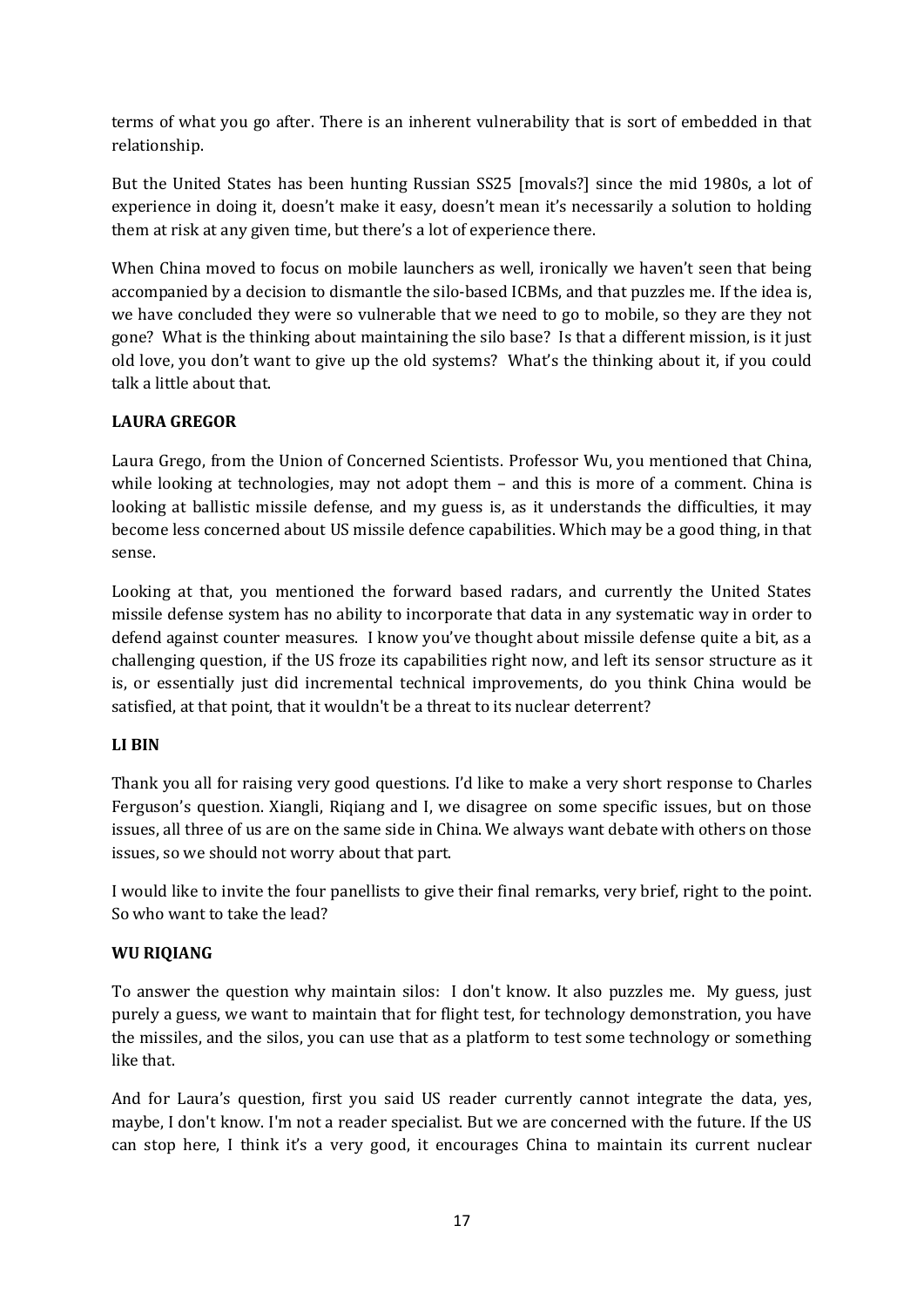posture, definitely. But we will still technically modernise the nuclear forces, but the current nuclear posture, and the number of it, will remain unchanged.

# **CHRIS TWOMEY**

Very quickly, three points. One, to build off that last one, I think it's hard to imagine the US staying in place in all the different dimensions that China would need to hear, and that's why there needs to be an official discussion on this. Staying in place would mean freezing the deployment of the SM3 block 2A rounds that are being co-developed with the Japanese, that have potentially some grounds for concern for China, and those the US feels a need for, for conventional missile defense in theatre.

Second point, on Charles' question about US moving towards sole use, again I think that's an area that the US is looking to talk to allies about, and finding ways, in particular, to reassure the Japanese in any potential future moves.

Finally on no first use writ large, we have three members from the scientific community in front of us, and unfortunately Ju Chunghu [?] was not able to be here from the military side, although he represents a particular view, but there are others in the military who would also bring something to the table on that discussion. And while no first use remains sacrosanct, the definition of what constitutes a use is worth talking about.

There are increasing references to launch on warning, or launch under attack. There also discussions in the sciences and artillery campaigns about manipulating threat levels, so there are areas where we might engage in more discussion about what are the parameters of no first use in a constructive manner. I commend our three colleagues here for their avocation of that position, and hope they continue to win those debates.

# **SUGIO TAKAHASHI**

Actually, I want to summarise my proposition, that it is not – in Sino-US relations, it's too important to be managed by your two countries. China and the US has a huge vision of global implication, and just like Japan, South Korea, other countries, will be influenced by US and China, and also, these countries can influence, or some events in these countries can influence Sino-US relations, just like South China Sea events influenced your relations in 2010. So if the US and China think about strategic stability issues, or strategic integration issues, you should not limit your view on each other. You should have more of a comprehensive view, or a holistic view about strategic issues which includes, as I said, conventional [unclear], as in the [unclear].

Without building such kind of holistic, total view, we cannot achieve any stability. Even though you have the nuclear stability, but it doesn't necessarily bring a total stability. You should have the holistic view of that.

# **SUN XIANGLI**

I wanted to end on two points. Firstly about the silo based ICBMs. I would say compared to the mobile missile, the same with the ICBM survivability, and maybe it's a very poor, but I think the survivability is [unclear]. So because I think that it's still necessary to keep the ICBM, because it still play a role in our deterrent.